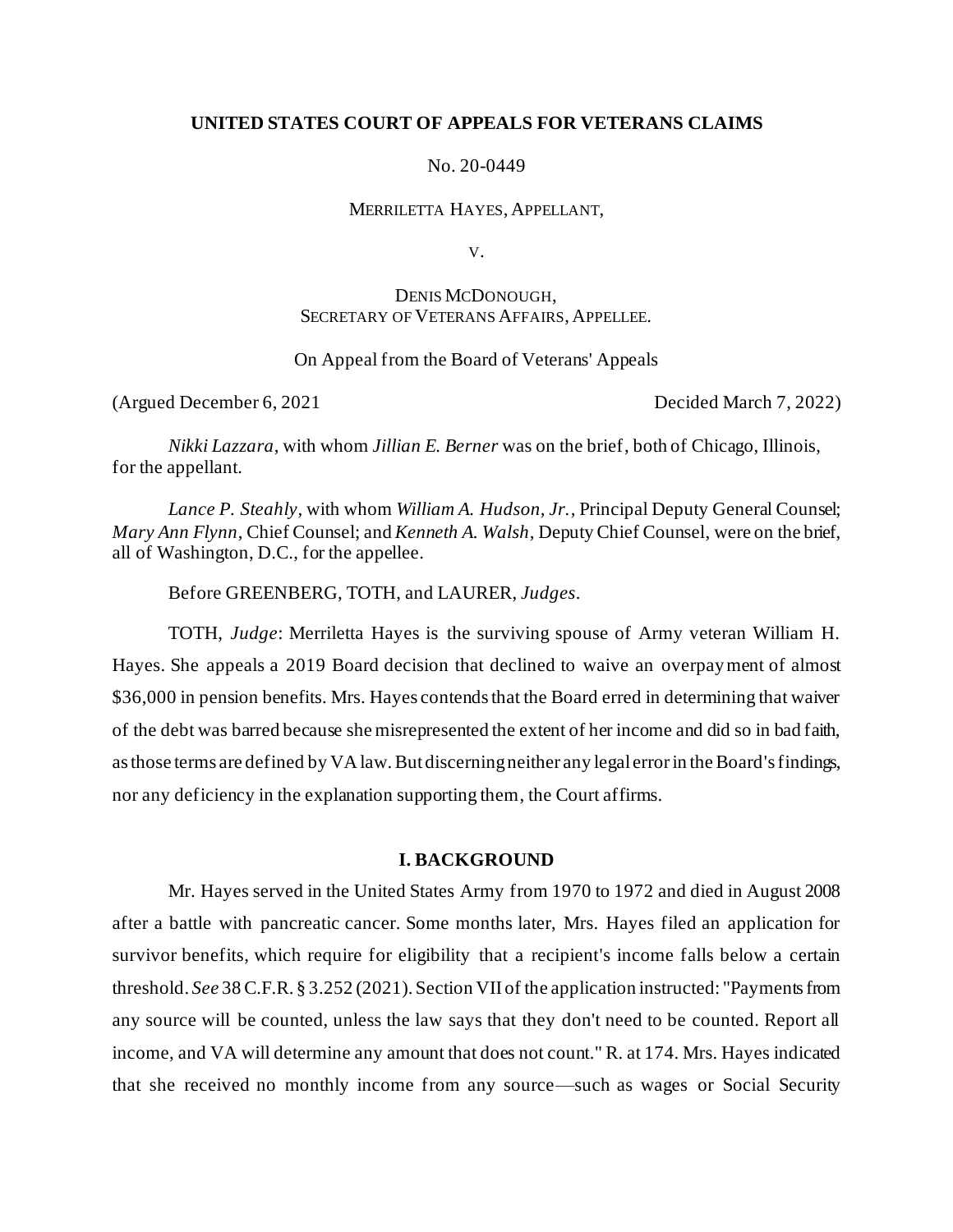Administration (SSA) benefits—and expected none in the next 12 months, stating that she was "unemployed" and "being helped by family." R. at 175.

Based on the lack of income, VA granted non-service-connected pension benefits, totaling about \$660 per month. But the Agency also specifically advised Mrs. Hayes of her ongoing obligation to report any change of income and warned that failure to do so could produce an overpayment of pension benefits that VA might seek to recoup. Over the next three years, VA asked the appellant several times to verify her continued eligibility for pension benefits by disclosing any income and reminded her of her duty to report any changes in that area, but at no point did she report income from any source.

Then, in early 2013, VA informed Mrs. Hayes that she would not need to periodically verify her eligibility because VA could obtain income information directly from other government agencies. Nevertheless, she was still obligated to inform the Agency of changes to her income. Again, Mrs. Hayes reported no income.

In December 2013 VA notified the appellant that, based on information that a separate federal agency shared regarding her income, VA had overpaid her around \$36,000 in pension benefits. Specifically, VA discovered that the appellant had received (at various times and in varying amounts since it initially awarded non-service-connected pension) income in the form of monthly SSA benefits, wages, unemployment insurance benefits, and proceeds from the sale of a home she inherited. Because her newly verified income exceeded the eligibility ceiling, VA concluded that it had erroneously overpaid her pension benefits.

Mrs. Hayes sought a waiver of this debt based on her difficult financial circumstances. But VA determined that it could not waive the debt because the appellant acted in bad faith when she did not accurately report income to VA. On appeal to the Board, she stated that she did not intentionally hide income but instead didn't realize that SSA or unemployment benefits were countable. In its first decision, the Board likewise denied a waiver. While the Board thought it was "not clear that the appellant intentionally committed fraud or acted in bad faith," it found it unnecessary to resolve those questions because it was "clear that she continuously misrepresented her income to VA." R. at 52. Mrs. Hayes appealed,and this Court eventually granted a joint motion to remand, expressing that the Board did not make clear findings on material questions of fact and law.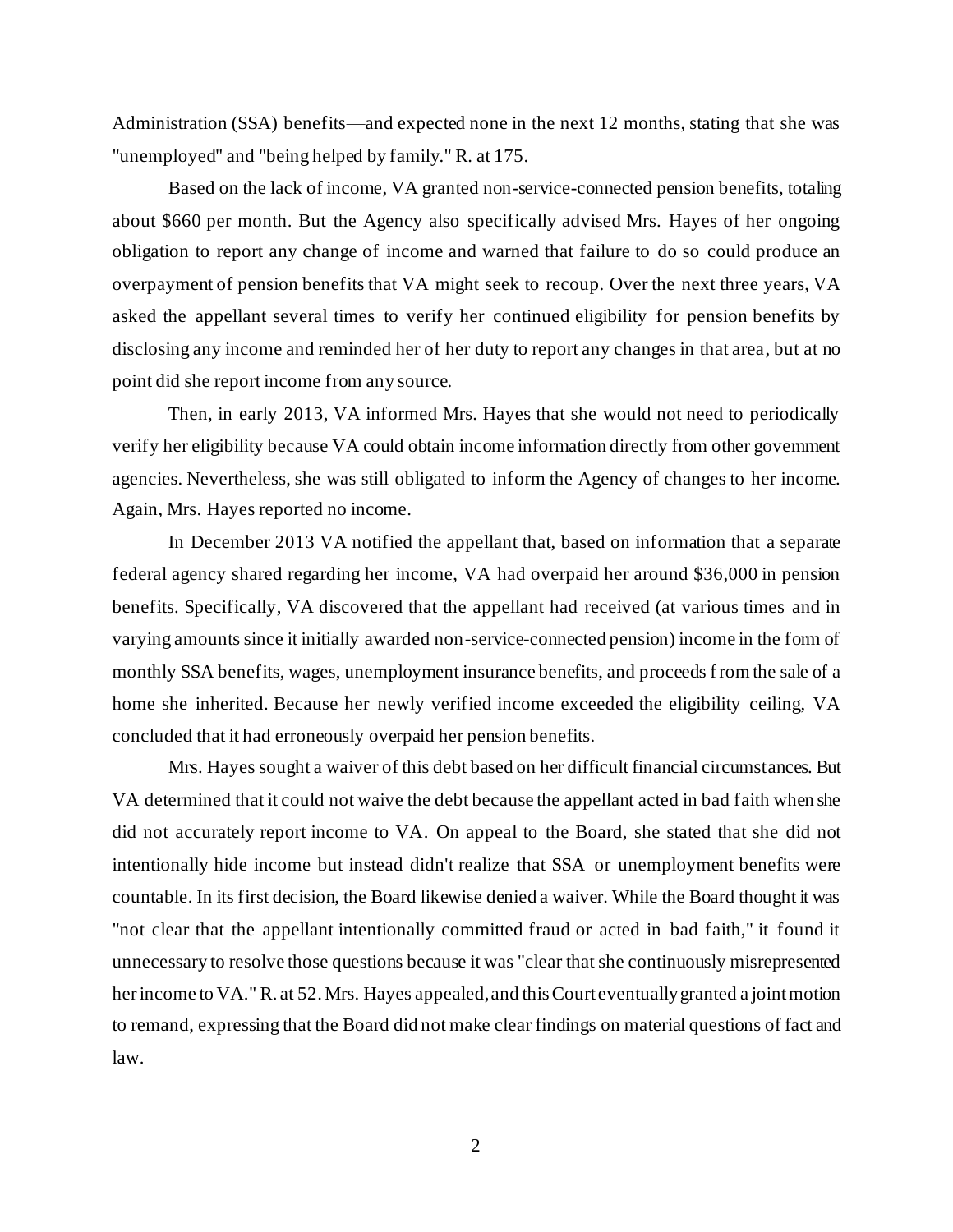In the decision on appeal, the Board again denied waiver of a \$35,970 overpayment of pension benefits, observing that waiver is unavailable if the overpayment resulted from fraud, misrepresentation, or bad faith. Although the Board found insufficient evidence of record to prove fraud, it nonetheless determined that Mrs. Hayes "purposefully reported inaccurate income . . . with the intent of obtaining and retaining VA benefits that she was not entitled to receive, the reby engaging in willful misrepresentation of a material fact." R. at 3. It further determined that she acted in bad faith when she "failed to report all of her income and did so with the intent to seek an unfair advantage, with knowledge of the likely consequences, and with resulting loss to the government." *Id.* As discussed below, these conclusions hinged on findings that the appellant was clearly and repeatedly informed that she should report income of any type, even if she were unsure whether it counted, and that she failed to report income such as wages as well as SSA and unemployment benefits. As to wages, the Board reasoned that there could be no uncertainty about whether wages constituted income. "Had the appellant reported her wage income, but not her other sources of income, the Board would be more persuaded by her reports about her lack of knowledge that Social Security and unemployment compensation were included as 'income.'" R. at. 5. This appeal followed.

#### **II. ANALYSIS**

Congress has provided that there "shall be no recovery of payments . . . or overpayments . . . of any benefits under any of the laws administered by the Secretary whenever the Secretary determines that recovery would be against equity and good conscience." 38 U.S.C. § 5302(a). But section 5302(c) prohibits waiver "under this section if, in the Secretary's opinion, there exists in connection with the claim for such waiver an indication of fraud, misrepresentation or bad faith on the part of the person" seeking the waiver.

VA regulations flesh out these provisions. "In any case where there is an indication of fraud or misrepresentation of a material fact on the part of the debtor . . ., action on a request for waiver will be deferred pending appropriate disposition of the matter." 38 C.F.R. § 1.962(b) (2021). "However, the existence of a prima facie case of fraud shall, nevertheless, entitle a claimant to an opportunity to make a rebuttal with countervailing evidence; similarly, the misrepresentation must be more than non-willful or mere inadvertence." *Id.* The term "bad faith" "generally describes unfair or deceptive dealing by one who seeks to gain thereby at another's expense." 38 C.F.R.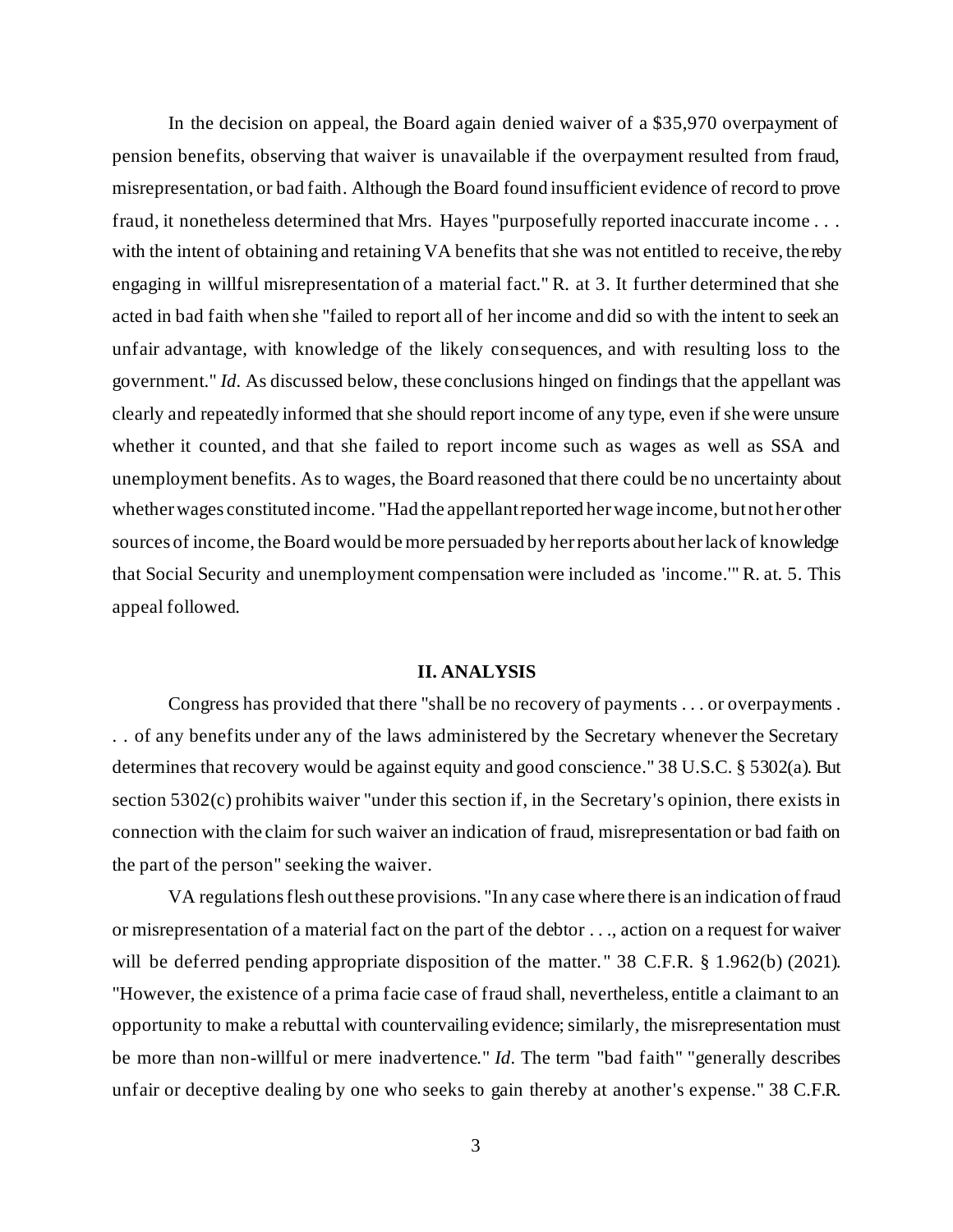§ 1.965(b)(2) (2021). "Thus, a debtor's conduct . . . exhibits bad faith if such conduct, although not undertaken with actual fraudulent intent, is undertaken with intent to seek an unfair advantage, with knowledge of the likely consequences, and results in a loss to the government." *Id.*

"Waiver decisions . . . are subject to review by this Court to determine whether the statutory standard was applied in accordance with the regulatory guidance or whether the decision was made in an arbitrary or capricious manner." *McCullough v. Principi*, 15 Vet.App. 272, 275 (2001). But specific Board determinations that the record contains evidence of fraud, misrepresentation, or bad faith are factual findings and may only be overturned if clearly erroneous. *See Lueras v. Principi*, 18 Vet.App. 435, 439 (2004). In all decisions, the Board is required to support its determinations with a statement of reasons or bases that enables a claimant to understand the precise basis for the finding and that facilitates review by this Court. *Sharp v. Shulkin*, 29 Vet.App. 26, 31 (2017).

A.

Mrs. Hayes first argues that the Board adopted a definition of the term "misrepresentation" that is arbitrary and capricious because it "is inconsistent with the statutory and regulatory provisions, as well as the plain meaning of the term." Appellant's Br. at 7. She also argues that the Board provided inadequate reasons or bases for finding that she made misrepresentations to the Agency and that she acted in bad faith.

Although the argument section of the appellant's brief begins with a suggestion that the standard adopted by the Board is inconsistent with section 5302, it soon after acknowledges that "the statute is silent as to the meaning of 'misrepresentation.'" Appellant's Br. at 13. This acknowledgement is sensible: Neither section 5302 nor any other provision in title 38 of the U.S. Code provides a definition for "misrepresentation."

Turning to the regulations, the appellant likewise states that they are silent on the word's meaning but that's not quite so; although falling short of a comprehensive definition, § 1.962(b) nonetheless provides concrete guidance about the meaning of the term. Specifically, it establishes that the misrepresentation must pertain "to a material fact" and that it must be "more than nonwillful or mere inadvertence." 38 C.F.R. § 1.962(b). These are important limiting factors that supply clear guidance for the Board to understand and apply the Agency 's standard for "misrepresentation," namely that the alleged misrepresentation not involve unimportant (i.e., nonmaterial) matters or be merely the product of oversight or negligence. Stated differently, the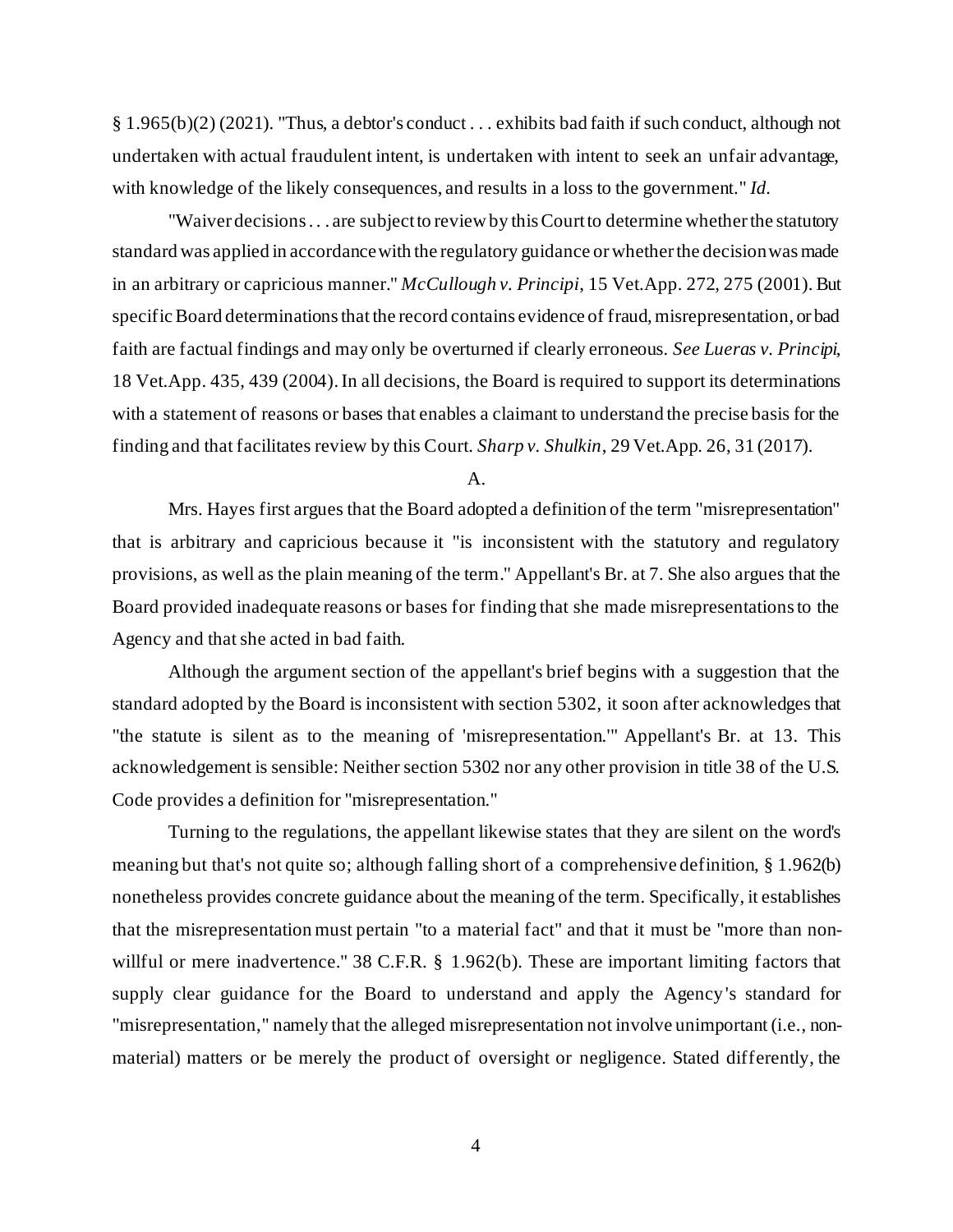alleged misrepresentation must relate to sufficiently important matters and contain an element of willfulness.

The Board followed § 1.962(b) directly, explaining that "misrepresentation" meant the "willful failure to disclose a material fact" that is "more than non-willful or mere inadvertence." R. at 5-6. For this reason, it's difficult to see how the standard for "misrepresentation" adopted by the Board here could contradict the statute or regulation: section 5302 contains no definition for the term, while § 1.962(b) supplies the exact guidance towards the term that the Board followed.

The appellant's argument has a two-fold structure: *first*, that Congress did not supply a definition for "misrepresentation" in the statute and so the word should be understood to bear its everyday meaning; and *second*, that the standard the Board adopted is inconsistent with that meaning because it "includes an element of intent"—i.e., "willful failure to disclose a material fact . . . more than non-willful or mere inadvertence." Appellant's Br. at 15. "This scienter element is outside of the plain meaning of the term," Mrs. Hayes maintains, since "'misrepresentation' . . . can include intentional and negligent nondisclosure, concealment or false statements." *Id.*

To support this contention, the appellant cites dictionary definitions of "misrepresentation": (1) "an intentionally or sometimes negligently false representation made verbally, by conduct, or sometimes by nondisclosure or concealment and often for the purpose of deceiving, defrauding, or causing another to rely on it detrimentally"; and (2) the "act of making a false or misleading assertion about something, [usually] with the intent to deceive." *Id.* Similarly, she cites the standard for "fraudulent misrepresentation" as requiring that the speaker (3) "know" of the falseness of a representation "or act recklessly without knowledge of the truth." *Id.*<sup>1</sup>

But these definitions make scant headway towards showing that VA's standard departs from the everyday understanding of the term "misrepresentation." Ultimately, it's difficult to object to VA's including such an element in its "misrepresentation" standard, as the whole point of a scienter requirement is that a claimant not be penalized for "otherwise innocent conduct." *Rehaif v. United States*, 139 S.Ct. 2191, 2195(2019). Across these definitions, the scienter element regarding a representation's truth is presented as a range, so a "misrepresentation" can occur when a false statement is made intentionally or negligently, knowingly or recklessly. This indicates that

 $1$  The other definition Mrs. Hayes cites is part of a broader dictionary entry for "false pretense," Appellant's Br. at 15-16, and hence is not useful here. The Secretary cites *Bouvier's Law Dictionary* for the proposition that "misrepresentation" may occur either intentionally or negligently. Secretary's Br. at 19.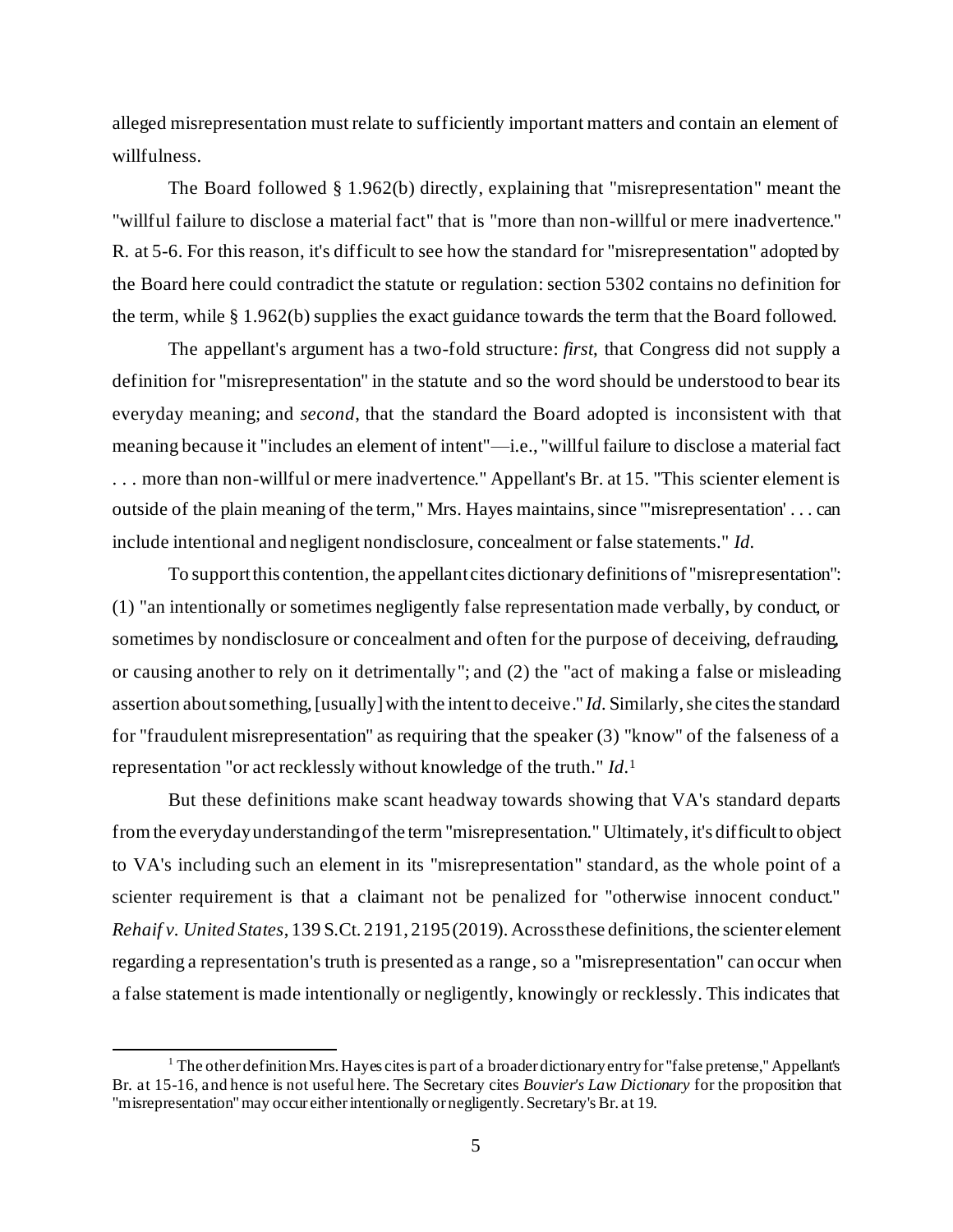there is no standard understanding of the term "misrepresentation" that objectively embodies only one specific scienter standard about the truth or falsity of a representation. For this reason, the appellant has not shown that VA's adoption of a "willful" standard impermissibly deviates from an everyday definition of "misrepresentation," which in these circumstances we must presume Congress intended to adopt. *See Gumpenberger v. Wilkie*, 973 F.3d 1379, 1382 (Fed. Cir. 2020) ("A court interpreting a statute 'presume[s] that Congress intended to give those words their plain and ordinary meaning'.") (cleaned up).

Ultimately, the Court cannot discern any legal error in the standard VA adopted. In the general hierarchy of mental states, the "descending order of culpability" runs as follows: Purpose (i.e., specific intent), knowledge, recklessness, and negligence. *United States v. Bailey*, 444 U.S. 394, 404 (1980). Willfulness occupies a place near the top of this hierarchy. "In common usage the word 'willful' is considered synonymous with such words as 'voluntary,' 'deliberate,' and 'intentional.'" *McLaughlin v. Richland Shoe Co.*, 486 U.S. 128, 133 (1988). "The word 'willful' is widely used in the law, and, although it has not by any means been given a perfectly consistent interpretation, it is generally understood to refer to conduct that is not merely negligent." *Id.* The Federal Circuit has reasoned, in a different context but as a general matter, that the term "willful" employs a higher state of culpability than the word "intentional," one that requires that an actor have actual knowledge that her conduct violates the law. *See Vestal v. Dep't of Treasury*, 1 F.4th 1049, 1055–56 (Fed. Cir. 2021) (citing *Jerman v. Carlisle*, 559 U.S. 573, 582-85 (2010)). Elsewhere in veterans law, VA defines "willful" in the context of "willful misconduct," which is "an act involving conscious wrongdoing or known prohibited action" that "involves deliberate or intentional wrongdoing with knowledge of or wanton and reckless disregard of its probable consequences." 38 C.F.R. § 3.1(n) (2021); *see Martin v. McDonald*, 761 F.3d 1366, 1369-70 (Fed. Cir. 2014). And, as discussed below, the Board found that Mrs. Hayes acted with this level of culpability; however, it makes little sense to challenge VA for arriving at this decision to deny waiver based on a *more claimant-protective* standard than a presumably less restrictive standard that would construe any inaccurate statement as a misrepresentation even if it was resulted from inadvertence or a simple mistake.

Here, the Board determined that Mrs. Hayes committed misrepresentation because she made a conscious choice not to disclose—either on her initial VA pension application or in subsequent updates—any income, despite knowing from clear statements from the Agency that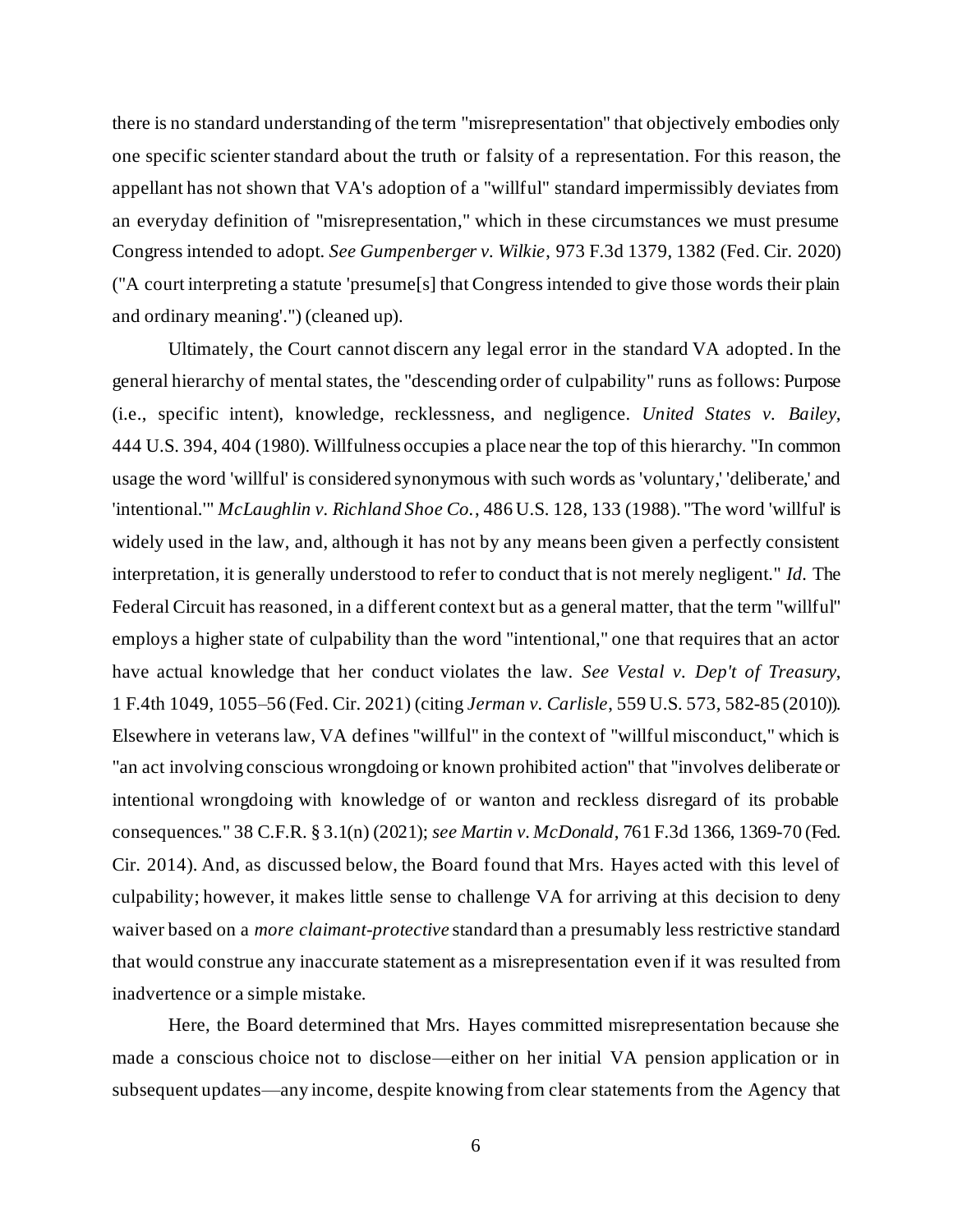the law required her to do so. *See*R. at 4 ("The fact that the appellant was directly told on the [VA form] to report to VA all payments from any source and asked about her reliance on public assistance, but chose to not disclose this information, demonstrates a willful misrepresentation of a material fact."). Mrs. Hayes doesn't directly challenge the Board's conclusion as improper or inconsistent with the record. Instead, based on her assertion that the Board applied an improper or vague standard for "misrepresentation," she contends that the Board's reasons or bases were inadequate to support its conclusion. Having rejected that premise, the Court discerns no defect in the Board's explanation, as both Mrs. Hayes and this Court can understand the rationale for the ruling. Unable to identify any error in the Board's decision to deny waiver based on the misrepresentation of income, the Court affirms.

#### B.

The appellant's final argument is that the Board inadequately explained its conclusion that she also acted in "bad faith."<sup>2</sup> Recall that this term "generally describes unfair or deceptive dealing by one who seeks to gain thereby at another's expense," meaning that a debtor acts in bad faith when her conduct, "although not undertaken with actual fraudulent intent, is undertaken with intent to seek an unfair advantage, with knowledge of the likely consequences, and results in a loss to the government." 38 C.F.R. § 1.965(b)(2). Mrs. Hayes admits that the Board's discussion addresses each of the elements of "bad faith" but still contends that its analysis "fails to take into account that there is no evidence that [she] had an intent to seek an unfair advantage." Appellant's Br. at 21.

In truth, this contention sounds more like a challenge to the Board's factual determination that she acted in bad faith—a determination that we review for clear error. *Lueras*, 18 Vet.App. at 439. For example, the appellant contends that she didn't intend to seek an unfair advantage because "she has reported her income and assets to the VA" ever "[s]ince she was notified of the overpayment in December 2013." Appellant's Br. at 21. She also points to her statements to the Agency that her failure to report income was based on a mistake, not an intention to seek an unfair advantage. But the Court will confine its review to the argument that Mrs. Hayes says she's actually making—that she never acted in bad faith.

<sup>&</sup>lt;sup>2</sup> Given that the appellant's misrepresentation is an independent reason to deny waiver, the Court need not address whether the Board committed error in its "bad faith" analysis to determine that affirmance is appropriate. For the sake of completeness, however, the Court will resolve that argument as well.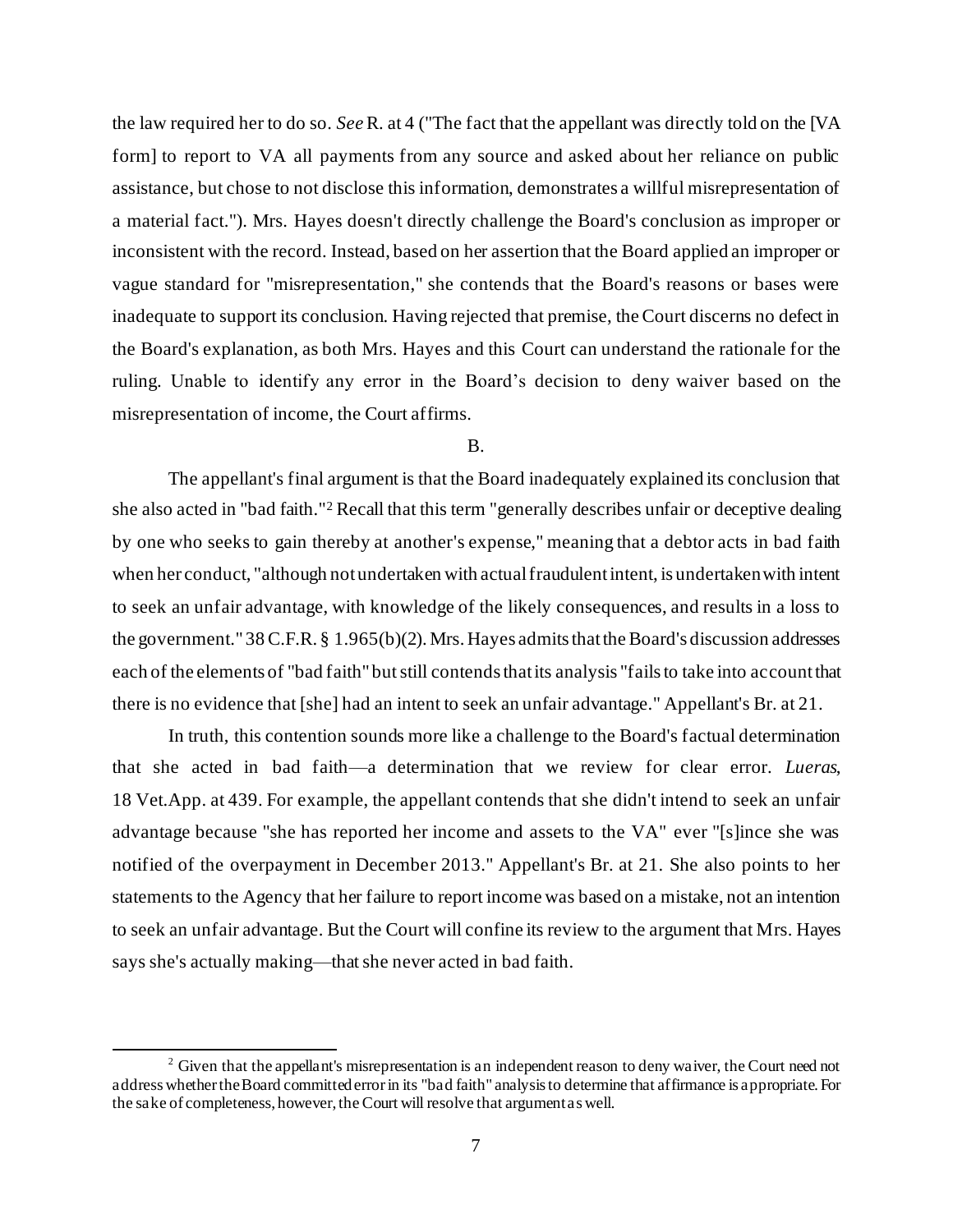This Court has previously held that "it is the Secretary's burden to prove bad faith, and it is the Board's responsibility to clearly articulate its reasons or bases for finding that it exists." *Reyes v. Nicholson*, 21 Vet.App. 370, 377 (2007). In doing so, "the Board should consider any evidence and relevant factors bearing on the claimant's knowledge of the need to report and . . . awareness of income subject to reporting." *Id.*

The Board adequately explained why it determined that Mrs. Hayes intended to seek an unfair advantage against the government by not reporting her income. It noted that she was informed no fewer than five times between 2009 and 2013 "that it was her responsibility to report to VA all her income, including Social Security benefits, wages, payments from anyone, etc." R. at 7. The assertion that she didn't think reportable income included unemployment compensation and SSA benefits was flatly contradicted, the Board found, because all of VA's correspondence regarding initial and continued eligibility for pension "directly address[ed] Social Security payments or 'pension or other payments from anyone.'" *Id.* "Most tellingly, unemployment benefits and Social Security benefits were not the only income she failed to report; the appellant also failed to report wages during this time. This action," the Board reasoned, "illustrate[d] that she intended to not report all her income, regardless of its source or whether she earned the income." *Id.* "Had the appellant reported her wage income, but not her other sources of income," the Board continued, it would have been "more persuaded by her reports about her lack of knowledge that Social Security and unemployment compensation were included as 'income.'" *Id.* The failure to report wages as reportable income, however, convinced the Board that she consciously decided not to do so with the intent to seek an unfair advantage—i.e., she intended "not [to] report income that would disqualify or reduce her VA [pension] benefits." *Id.* Although acknowledging it had said in an earlier vacated decision that it was "not clear" Mrs. Hayes had acted in bad faith, the Board explained that "further review and consideration of the evidence, including the failure to report not just unearned income, but earned income as well, supports a finding of bad faith on the part of the appellant." R. at 8.

Although the appellant did not expressly challenge the Board's legal or factual conclusions on this issue, the Board still provided sufficient explanation for its findings to permit effective review by the Court and to satisfy the "reasons or bases" requirement spelled out in 38 U.S.C.  $§ 7104(d).$